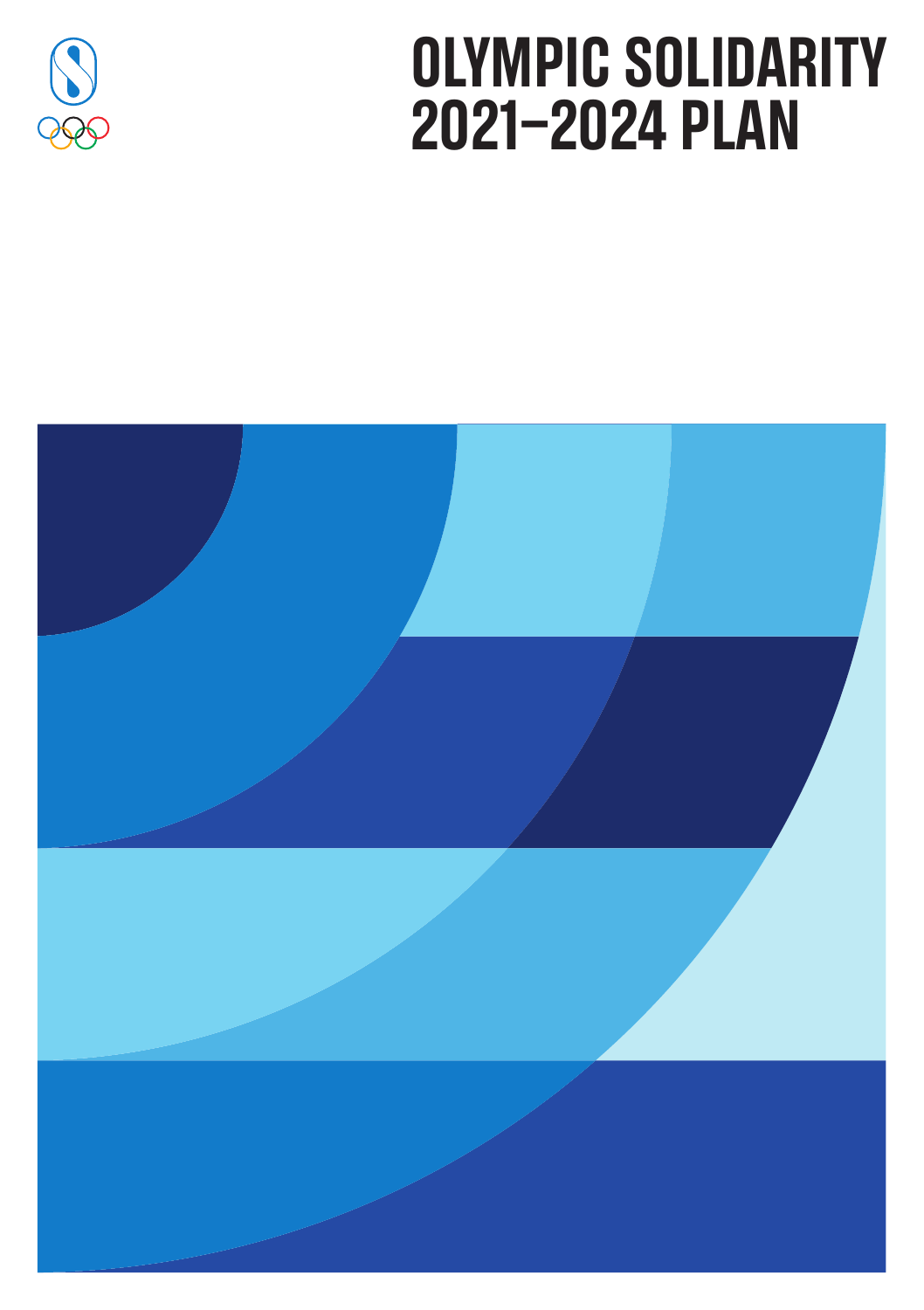# **INTRODUCTION**

We are pleased to present to you in this leaflet the Olympic Solidarity (OS) objectives, budgets and programmes established for the 2021-2024 plan.

All the programmes from the previous OS plan have been reviewed, and new options added, in order to meet the objectives of the International Olympic Committee (IOC) and reflect the evolution of our sports environment. More than ever, athletes are at the heart of OS's mission: in a bid to meet their needs even more effectively and to support them throughout their careers, the budget of the programmes fully dedicated to them has been increased by 25 per cent.

Moreover, the OS delivery structure has been enhanced, with the creation of a development area entitled "Athletes and Sport Development", which includes three programme clusters focused on Olympic Games universality, the entourage and sports development.

The two other development areas, "Values" and "Capacity Building and Administration", have also undergone several adjustments in order to provide even more targeted support to the National Olympic Committees (NOCs).

With the aim of permanently optimising the services we offer to the NOCs, we have significantly upgraded the functionalities of the Olympic Solidarity Online Platform, resulting in a more efficient platform, which is now called RELAY.

On an organisational level, the OS international office in Lausanne continues to manage all the World Programmes in coordination with the OS offices at the various NOC Continental Associations, which, for their part, offer specific Continental Programmes. The OS international office in Lausanne also manages the IOC Subsidies for NOCs' Participation in Olympic Games and Youth Olympic Games.

We are glad to begin this new plan with you, dear NOCs, Continental Associations, Association of National Olympic Committees (ANOC), International Federations (IFs) and partners. You all play an essential role in the success of our programmes, and we are looking forward to working hand in hand with you to take on the challenges of the next four years!

The Director and Team of Olympic Solidarity

#### **International Olympic Committee Olympic Solidarity**

Château de Vidy 1007 Lausanne Switzerland

T +41 21 621 61 11  $F +41$  21 621 62 16

solidarity@olympic.org www.olympic.org

# RELAY

The RELAY online platform gives the NOCs direct online access to all the information concerning the OS programmes, such as guidelines, application and report forms, and other useful information. Thanks to a major upgrade, new functionalities have been incorporated, with the new online platform now offering increased performance and an improved one-stop-shop service to NOCs.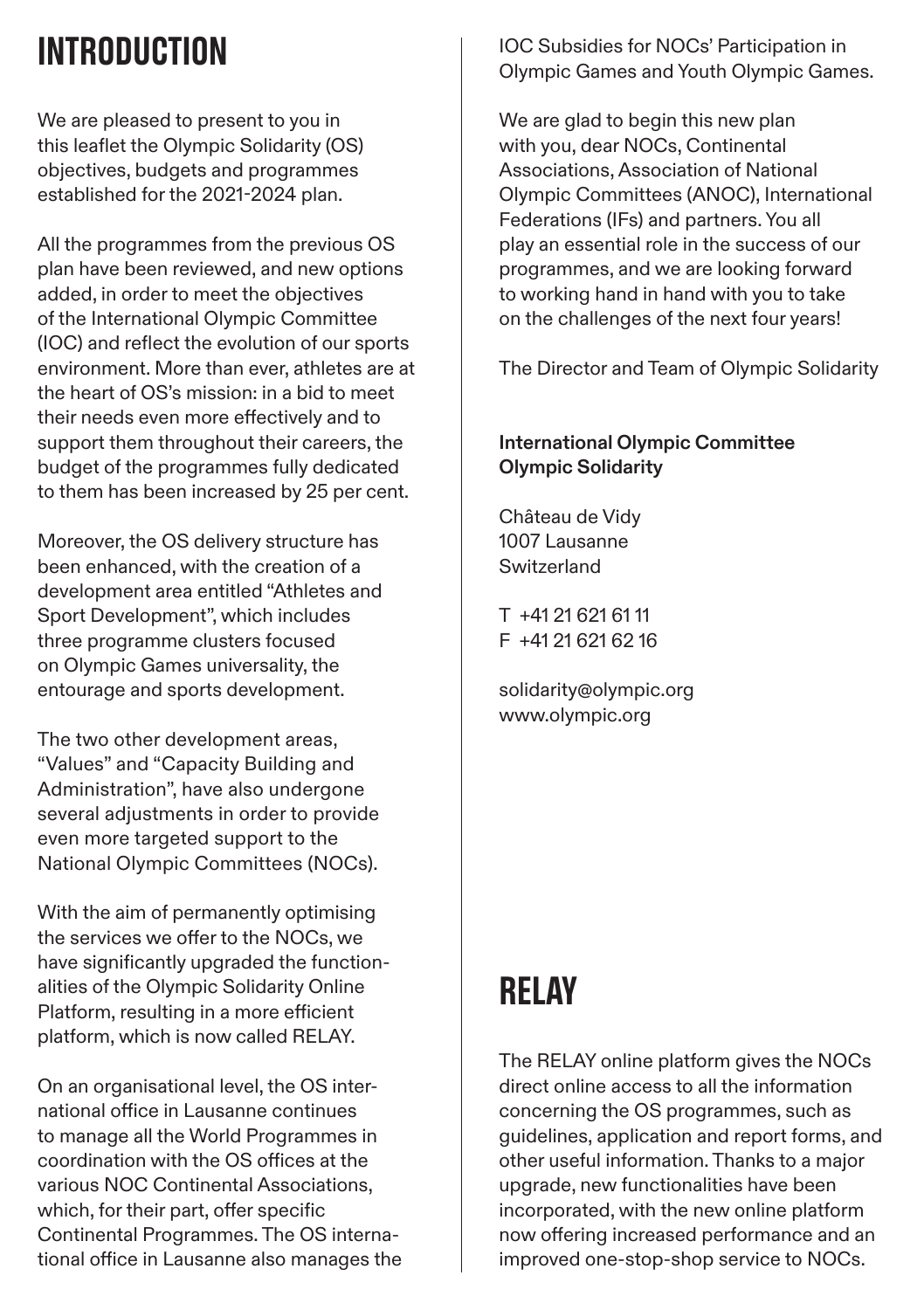### Key Priorities and Strategic Objectives for 2021-2024

Two key priorities will be guiding OS for the 2021-2024 period: further develop the opportunities offered to NOCs; and position OS as the Olympic Movement's main reference point for the development of sport. As a result, OS has set the following strategic objectives:

Empower NOCs to keep athletes at the heart of the Olympic Movement.

Ensure good governance, financial control and compliance by strengthening capacity-building programmes for NOCs.

Strengthen the Olympic Movement's solidarity funding model.

Align with the IOC's strategy for the post-coronavirus world.

Enable NOCs to contribute to the promotion of the Olympic values.

Provide tailored services to NOCs.

Measure the real impact of OS programmes and funding on the worldwide development of sport.

# TARGFTS FOR 2024

By implementing these key priorities for the 2021-2024 plan, OS, together with the Continental Associations and the NOCs, will, by the end of 2024, have impacted positively on the following:

#### The universality of the Olympic Games.

The training and education of athletes' entourages, allowing them to further support the development of their athletes and their sport.

Helping NOCs to have solid and sustainable administrative structures that are able to deliver the support needed by their athletes and members.

Enabling NOCs to contribute to the IOC's post-coronavirus global strategy at a national level.

Informing and engaging all 206 NOCs, increasing their capacity for good governance and effective management of sport.



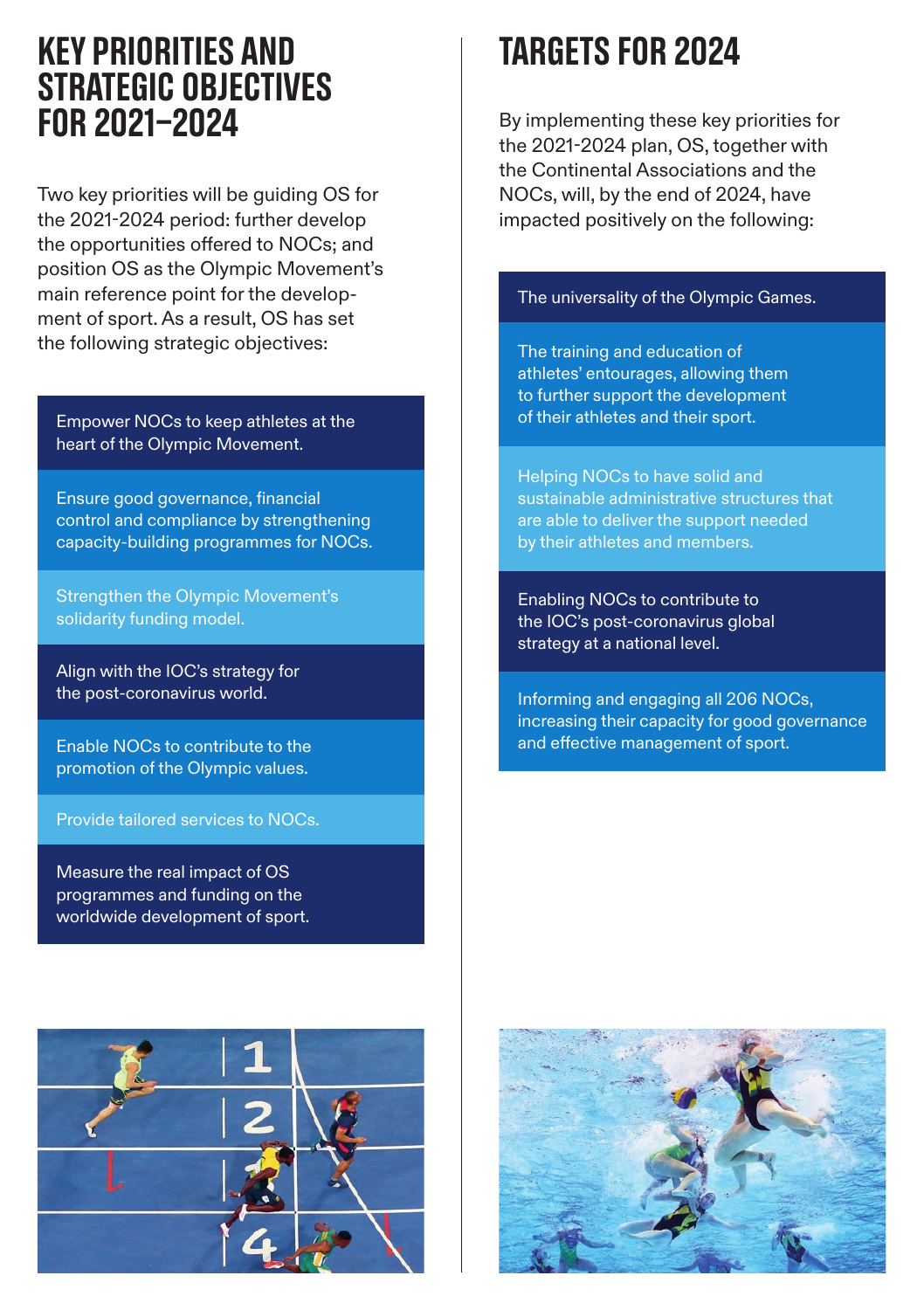# **PROGRAMMES**

**The World Programmes** provide NOCs with access to technical, financial and administrative assistance. They are divided into three development areas and five programme clusters for the organisation of specific activities.

#### **The IOC Subsidies** for NOCs'

Participation in Olympic Games and Youth Olympic Games allow the NOCs to benefit from financial assistance before, during and after the Games.

**The Continental Programmes**, managed by the OS continental offices, provide access to technical, financial and administrative assistance to meet the NOCs' specific needs and priorities on each continent.

### General Life Cycle of an Application for OS WORLD PROGRAMMES

NOC submits application.

OS analyses application (approval / advance payment).

Activity takes place.

NOC submits technical and financial reports.

OS analyses reports (approval / balance payment).

**BUDGET** 



#### increase compared to the 2017-2020 INITIAL BIIDGET

USD 509,000,000 to USD 590,000,000

Reports and proof of expenses can be verified by the external auditor.



**World Programmes**  USD 258,270,000 (44%)

**Continental Programmes and ANOC**  USD 222,100,000 (37%)



**Participation in Olympic Games and Youth Olympic Games**  USD 70,500,000 (12%)

**Administration**  USD 22,600,000 (4%)

**Technical Support Services**  USD 16,530,000 (3%)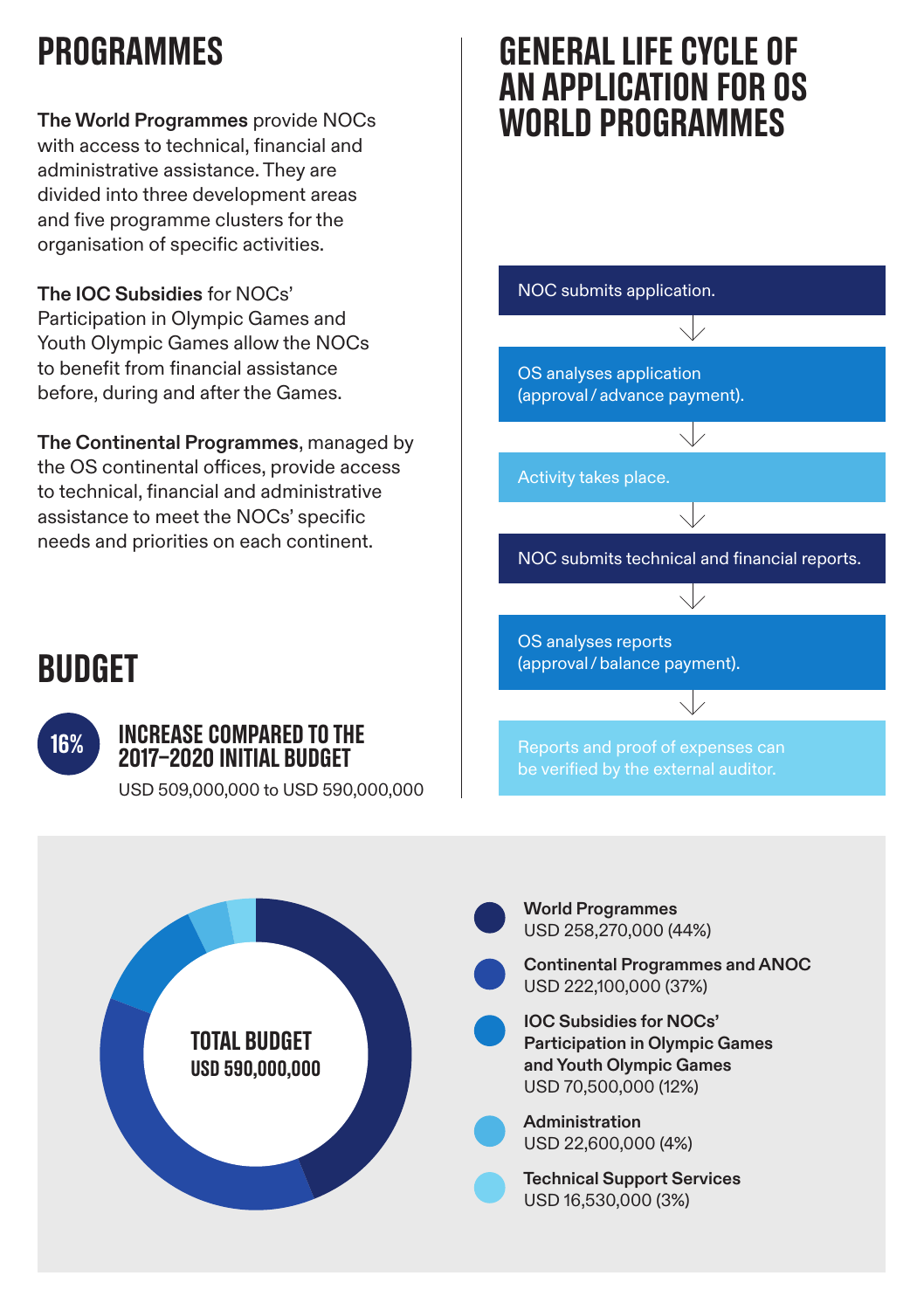# WORLD PROGRAMMES Programme details on the back of the leaflet

| <b>3 DEVELOPMENT</b><br><b>AREAS</b>                | <b>5 PROGRAMME</b><br><b>CLUSTERS</b>                                                             | <b>20 WORLD</b><br><b>PROGRAMMES</b>                                                                                                                                                                                                                                     |
|-----------------------------------------------------|---------------------------------------------------------------------------------------------------|--------------------------------------------------------------------------------------------------------------------------------------------------------------------------------------------------------------------------------------------------------------------------|
| <b>Athletes</b><br>& Sport<br>Development           | <b>Olympic Games</b><br><b>Universality</b>                                                       | <b>Olympic Scholarships</b><br>for Athletes: Tokyo 2020,<br>Beijing 2022, Paris 2024<br>and Milano Cortina 2026<br>Team Support Grant                                                                                                                                    |
|                                                     | Entourage                                                                                         | <b>Technical Courses</b><br>for Coaches<br>Olympic Scholarships<br>for Coaches<br><b>Athlete Career Transition</b><br>NOC Athletes' Commission<br><b>Activity Grant</b>                                                                                                  |
|                                                     | Sport<br>Development                                                                              | Development of National<br>Sports System<br><b>Continental Athlete</b><br><b>Support Grant</b><br>Youth Athlete Development<br>Refugee Athlete Support                                                                                                                   |
| <b>Values</b>                                       | Olympic<br>Values                                                                                 | <b>Olympic Values</b>                                                                                                                                                                                                                                                    |
| Capacity<br><b>Building &amp;</b><br>Administration | <b>NOC</b><br>Management<br>& Knowledge<br>Sharing<br>(incl. Forums &<br><b>Special Projects)</b> | <b>NOC Administration</b><br>Development<br><b>National Courses for</b><br><b>Sports Administrators</b><br><b>International Executive</b><br>Courses in Sports<br>Management<br><b>NOC Exchanges</b><br>Forums for NOCs and<br>their Athletes<br><b>Special Projects</b> |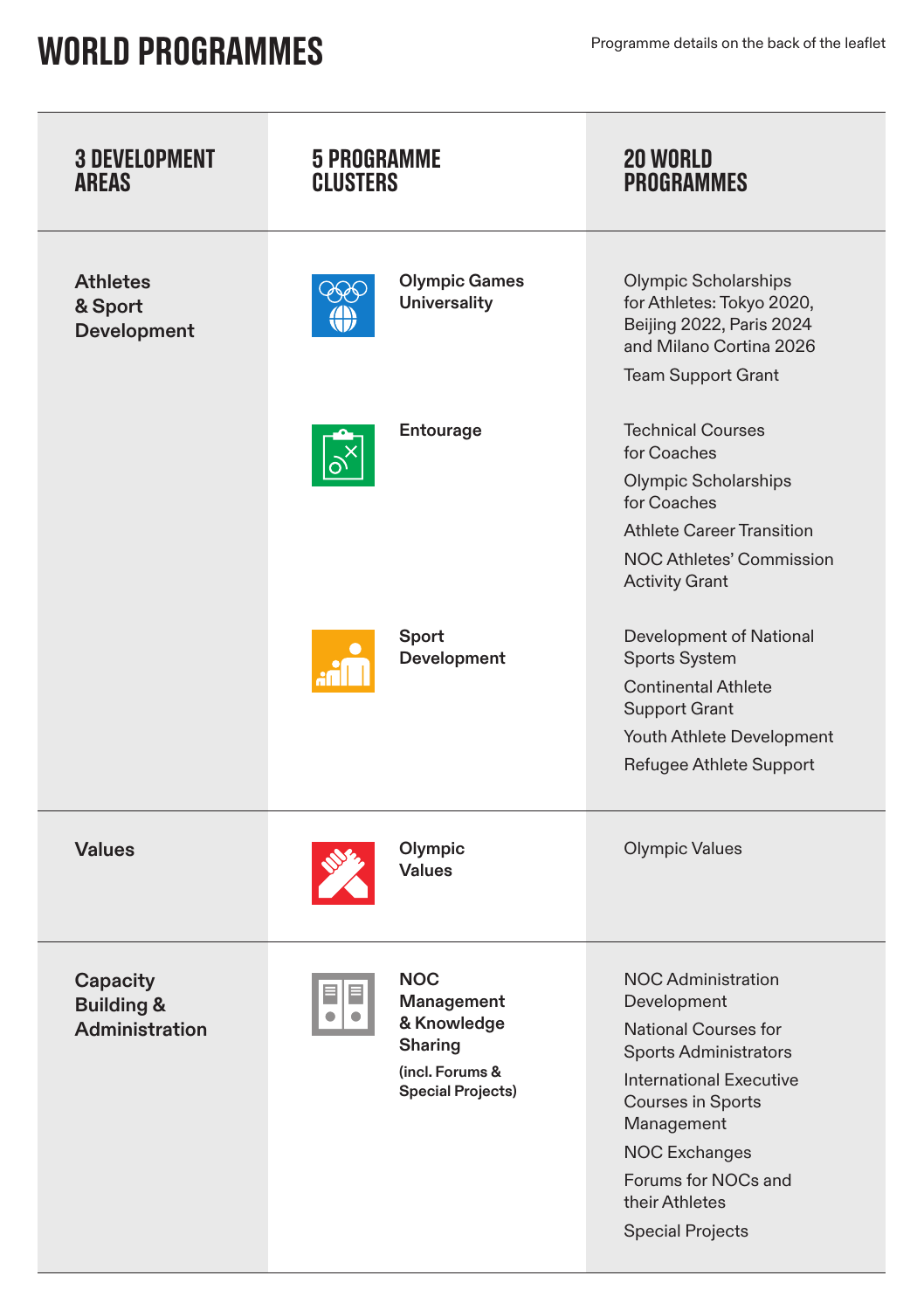



### IOC SUBSIDIES FOR NOCS' PARTICIPATION IN OLYMPIC GAMES AND YOUTH OLYMPIC GAMES

To provide NOCs with technical and financial assistance in order to contribute to their participation in the Olympic Games and Youth Olympic Games. **WHAT** Games of the XXXII Olympiad Tokyo 2020, XXIV Olympic Winter Games Beijing 2022, Games of the XXXIII Olympiad Paris 2024, 4<sup>th</sup> Winter Youth Olympic Games Gangwon 2024. **WHO** All NOCs. **WHEN** Deadlines depend on the editions of the Games. **HOW MUCH** Subsidies depend on the editions of the Games. **HOW** Guidelines for the different editions of the Games and subsidies on RELAY.

#### **OS Contacts**

Nicole Girard-Savoy *nicole.girard\_savoy@olympic.org* Nils Holmegaard *nils.holmegaard@olympic.org* Céline Mounoud *celine.mounoud@olympic.org* Leah Bonga *leah.bonga@olympic.org*

© 2021 – International Olympic Committee – All rights reserved. Images: Getty Images. Printed in Switzerland on FSC 100% recycled paper.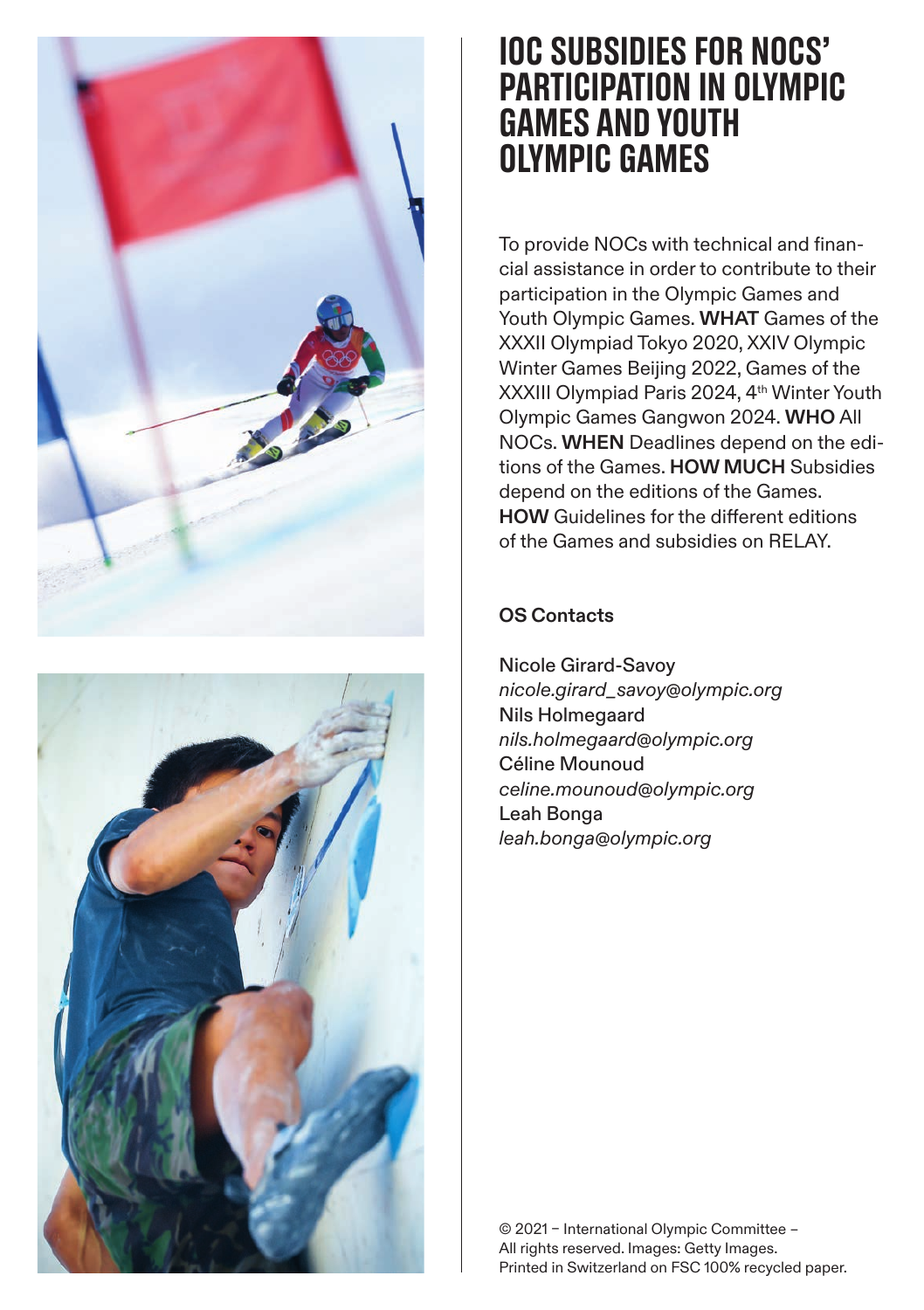## Olympic Games **IINIVERSALITY**



#### **Olympic Scholarships for Athletes "Tokyo 2020"**

Following the postponement of the Games of the XXXII Olympiad Tokyo 2020 to 2021, this programme has been extended by one year. It follows the same initial goal: assisting the athletes in their preparation and qualification for these Games. **WHAT** Individual scholarships: monthly training grant + fixed travel subsidy for qualification events. Training options: under NOC responsibility or in an international training centre. **WHO** All NOCs. Focus on athletes and NOCs with the greatest need. **WHEN** 1 September 2017 to 31 August 2021. **HOW MUCH** Varies depending on the training option, number of scholarships, past Olympic Summer Games participation numbers and cost of living in the country. Fixed travel subsidy. **HOW** Individual athlete application.

#### **Olympic Scholarships for Athletes "Beijing 2022"**

To offer scholarships to athletes preparing and attempting to qualify for the XXIV Olympic Winter Games Beijing 2022. **WHAT** Individual scholarships: monthly training grant + travel subsidy for qualification events, or tailor-made option offering flexible use of a fixed budget. **WHO** NOCs that can present athletes with a proven winter sports record and technical level, and who have a realistic chance of qualifying for the Olympic Winter Games Beijing 2022. **WHEN** 1 November 2019 to 28 February 2022. **HOW MUCH** Variable number of individual scholarships or tailormade option according to past Olympic Winter Games participation numbers. **HOW** Individual athlete application or request for tailor-made option on RELAY.

#### **Olympic Scholarships for Athletes "Paris 2024"**

To assist athletes in their preparation and qualification for the Games of the XXXIII Olympiad Paris 2024. **WHAT** Individual scholarships: monthly training grant + travel subsidy for qualification events, or tailor-made option offering flexible use of a fixed budget. **WHO** All NOCs. Focus on athletes and NOCs with the greatest need. **WHEN** 1 January 2022 to 31 August 2024. **HOW MUCH** Variable number of individual scholarships or tailor-made option according to past Olympic Summer Games participation numbers: maximum five individual scholarships of USD 1,500 (possibility to divide scholarships between greater number of athletes, keeping within total monthly budget), or maximum USD 150,000 for the tailor-made option. **HOW** Individual athlete application or request for tailor-made option on RELAY.

#### **Olympic Scholarships for Athletes "Milano Cortina 2026"**

To offer scholarships to athletes preparing and attempting to qualify for the XXV Olympic Winter Games Milano Cortina 2026. **WHAT** Individual scholarships: monthly training grant + travel subsidy for qualification events, or tailor-made option offering flexible use of a fixed budget. **WHO** NOCs that can present athletes with a proven winter sports record and technical level, and who have a realistic chance of qualifying for the Olympic Winter Games Milano Cortina 2026. **WHEN** 1 November 2023 to 28 February 2026. **HOW MUCH** Variable number of individual scholarships or tailor-made option according to past Olympic Winter Games participation numbers: maximum five individual scholarships of USD 1,500 (possibility to divide scholarships between greater number of athletes, keeping within total monthly budget), or maximum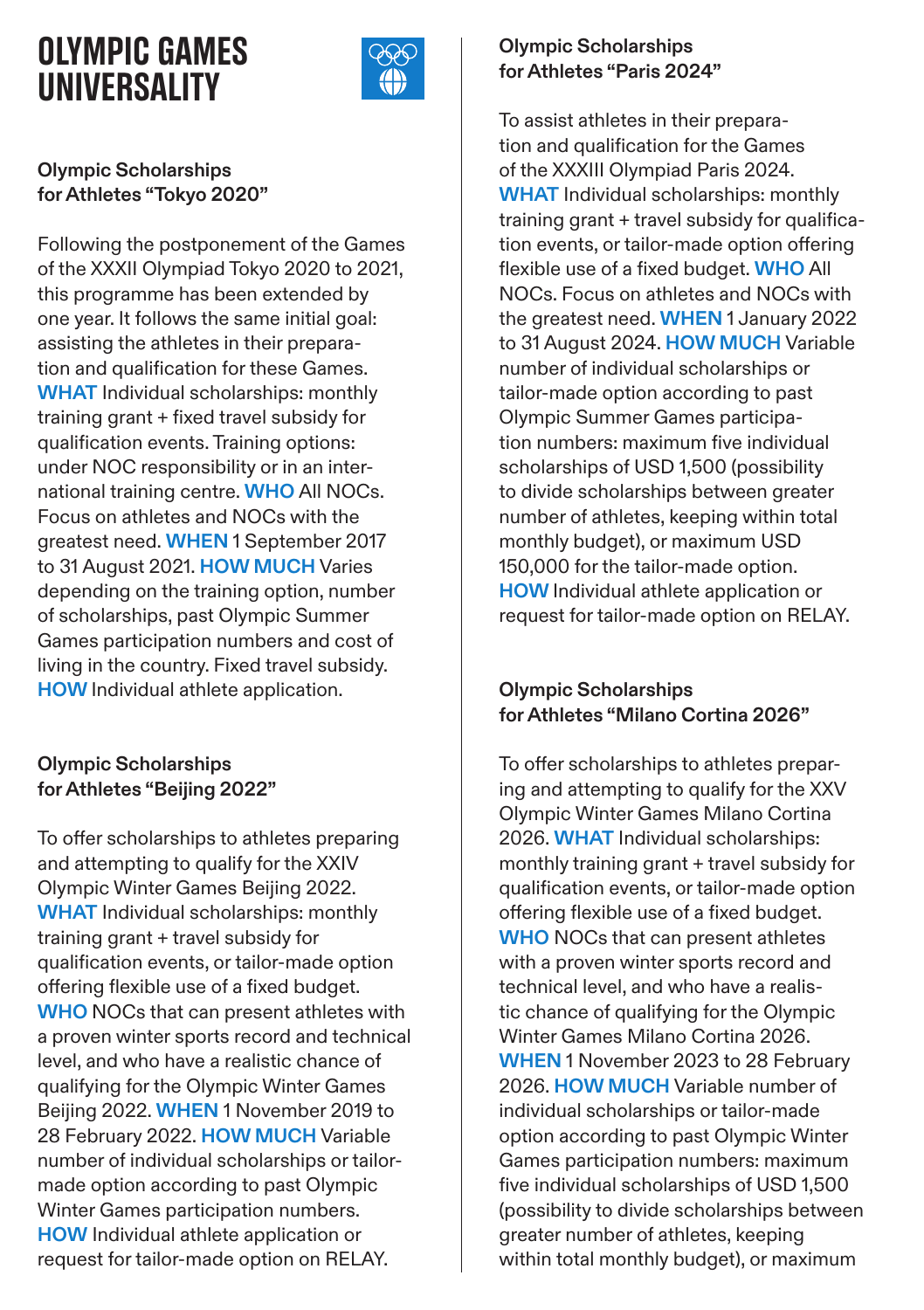USD 150,000 for the tailor-made option. **HOW** Individual athlete application or request for tailor-made option on RELAY.

#### **Team Support Grant**

To offer support to national teams to prepare for and participate in regional, continental or world level competitions. **WHAT** Grant for one summer sport or one winter sport team. Possibility to split the available budget between two teams provided one is a women's team. **WHO** International level teams that practise a summer or winter sport on the Olympic Games' programme. **WHEN** Operational throughout the 2021- 2024 plan. **HOW MUCH** Annual maximum budget of USD 25,000 per NOC. **HOW** Twostep application on RELAY: quadrennial plan and annual preparation project.

#### **OS Contacts**

Edward Kensington *edward.kensington@olympic.org* Astrid Hasler *astrid.hasler@olympic.org* Noémie Borcard *noemie.borcard@olympic.org* Huguette Yéré *huguette.yere@olympic.org*

# **ENTOURAGE**



#### **Technical Courses for Coaches**

To offer short training options at different levels for coaches. **WHAT** Training for coaches led by an expert appointed by the IF or by the OS partner. **WHO** All NOCs. Focus on the NOCs with the greatest need. **WHEN** Operational throughout the 2021-2024 plan.

**HOW MUCH** Average budget: USD 8,000-10,000 per course. In principle, max. 10 courses during the plan 2021- 2024 (max. USD 80,000). **HOW** Individual course application. Content in line with IFs'/OS partners' quidelines.

#### **Olympic Scholarships for Coaches**

To allow coaches to benefit from highlevel training. **WHAT** Sports science or sport-specific training programmes in high-level training centres, universities or clubs, in person or through e-learning, or a combination of both. NOCs can propose training locations outside the OS network. **WHO** All NOCs. Coaches officially recognised by their National Federation (NF) and working in their own country. **WHEN** Based on an agenda suggested by the centres / partner IFs or on individual arrangements. **HOW MUCH** In principle, one or two scholarships per year per NOC, covering tuition, transport, full-board accommodation costs, weekly allowance (based on agreement), and health and accident insurance. **HOW** Application per scholarship + approval from IF and training centre.

#### **Athlete Career Transition**

To offer assistance to support athletes throughout their careers in view of a successful post-sport career. **WHAT**  Technical and financial assistance to provide educational opportunities to athletes and to deliver the IOC Athlete365 Career+ Power Up Outreach Programme. **WHO** All NOCs. **WHEN**  Operational throughout the 2021- 2024 plan. **HOW MUCH** Maximum budget of USD 10,000 per NOC for the individual education project. **HOW** Application on RELAY. Managed and financed in cooperation with the IOC Sports Department, Consortium Master MAiSI or Yunus Sports Hub.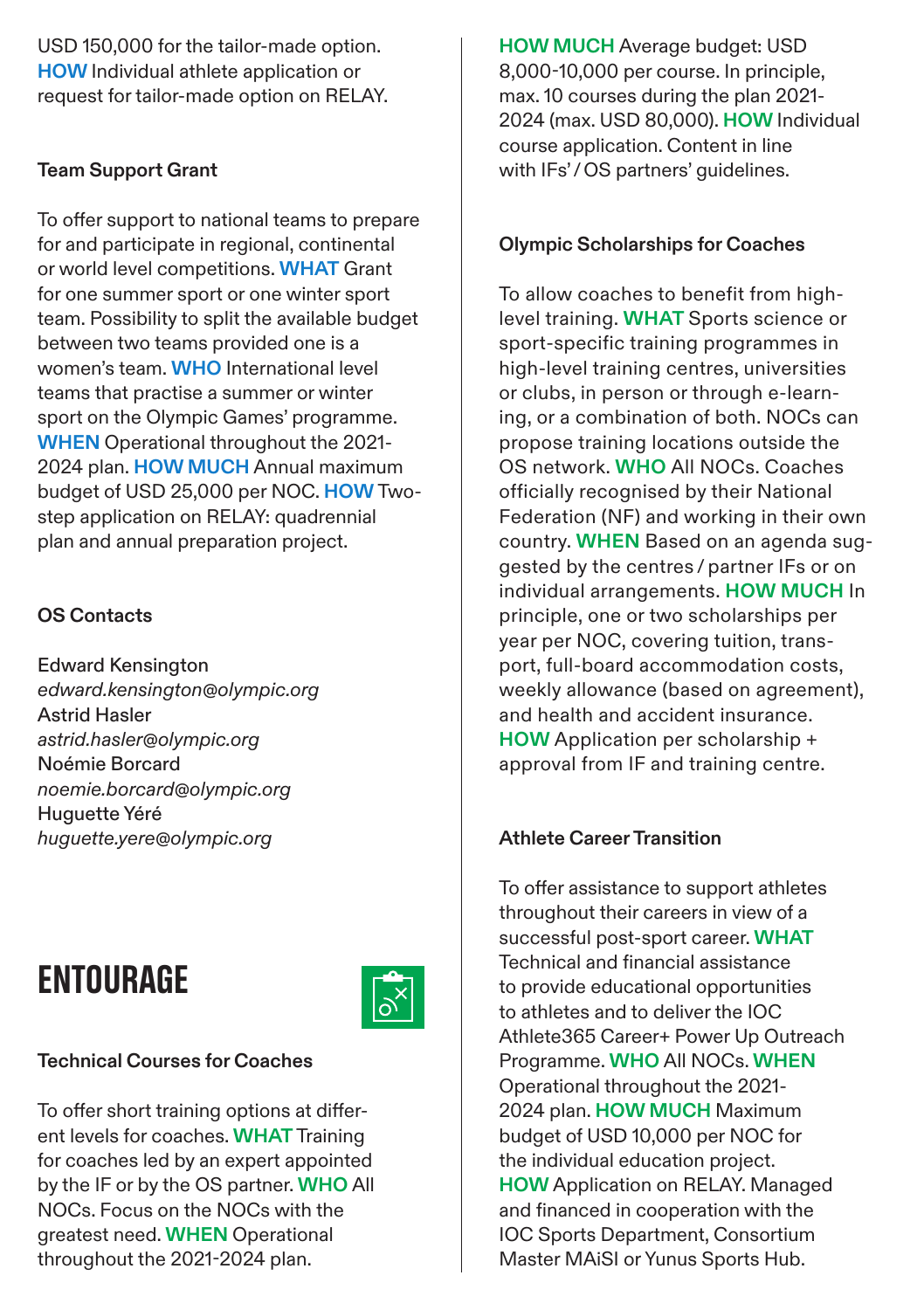#### **NOC Athletes' Commission Activity Grant**

To empower athletes and contribute to the development of an effective global athletes' representation network at national level by strengthening direct financial support for NOC Athletes' Commission activities. **WHAT** To fund activities proposed by active NOC Athletes' Commissions or to offer support to NOCs without an Athletes' Commission so that they can create one. **WHO** All NOCs. **WHEN** Operational throughout the 2021-2024 plan. **HOW MUCH** Annual maximum budget of USD 10,000 per NOC. **HOW** Application on RELAY. Managed in cooperation with the IOC Sports Department.

#### **OS Contacts**

Yassine Yousfi *yassine.yousfi@olympic.org* Silvia Lucciarini *silvia.lucciarini@olympic.org* Cynthia Amami *cynthia.amami@olympic.org* Paola Bueno de Colley *paola.bueno-de-colley@olympic.org*

## **SPORT DEVELOPMENT**



#### **Development of National Sports System**

To allow NOCs to develop and strengthen their coaching structure and sports system at local or national level. **WHAT** Develop a national sports and coaching structure by implementing a mid- to long-term action plan for one or several sports. The main IF expert or OS partner's expert works with the national coach(es) to implement

an action plan. **WHO** All NOCs. Focus on the NOCs with the greatest need. **WHEN** Operational throughout the 2021- 2024 plan. **HOW MUCH** In principle, one project per year per NOC depending on NOC needs. USD 25,000-30,000 including the expert's expenses, e.g. international travel, full-board accommodation, indemnities, etc. **HOW** Application per project + IF / OS partner approval.

#### **Continental Athlete Support Grant**

To offer financial and technical assistance to NOCs to prepare their athletes for regional, continental and world competitions. **WHAT** Grant to assist NOCs in preparing their athletes for international competitions. **WHO** All NOCs. **WHEN**  Operational throughout the 2021-2024 plan. **HOW MUCH** Annual maximum budget of USD 25,000 per NOC. **HOW** Twostep application on RELAY: quadrennial plan and annual preparation project.

#### **Youth Athlete Development**

To offer assistance to identify and prepare young athletes to participate in youth competitions and qualifying competitions for the Youth Olympic Games. **WHAT** Three grant options: identification, Youth Olympic Games qualification, and training opportunities for young athletes organised in cooperation with the IFs. **WHO** All NOCs. **WHEN** Operational throughout the 2021- 2024 plan. **HOW MUCH** Identification: annual maximum budget of USD 25,000 per NOC. Qualification: maximum budget of USD 30,000 per NOC for the Youth Olympic Games Gangwon 2024. Training opportunities with the IFs: in line with the IF project and upon invitation by OS. **HOW** Separate application for identification project and qualification project on RELAY. Upon invitation by OS for training opportunities with the IFs.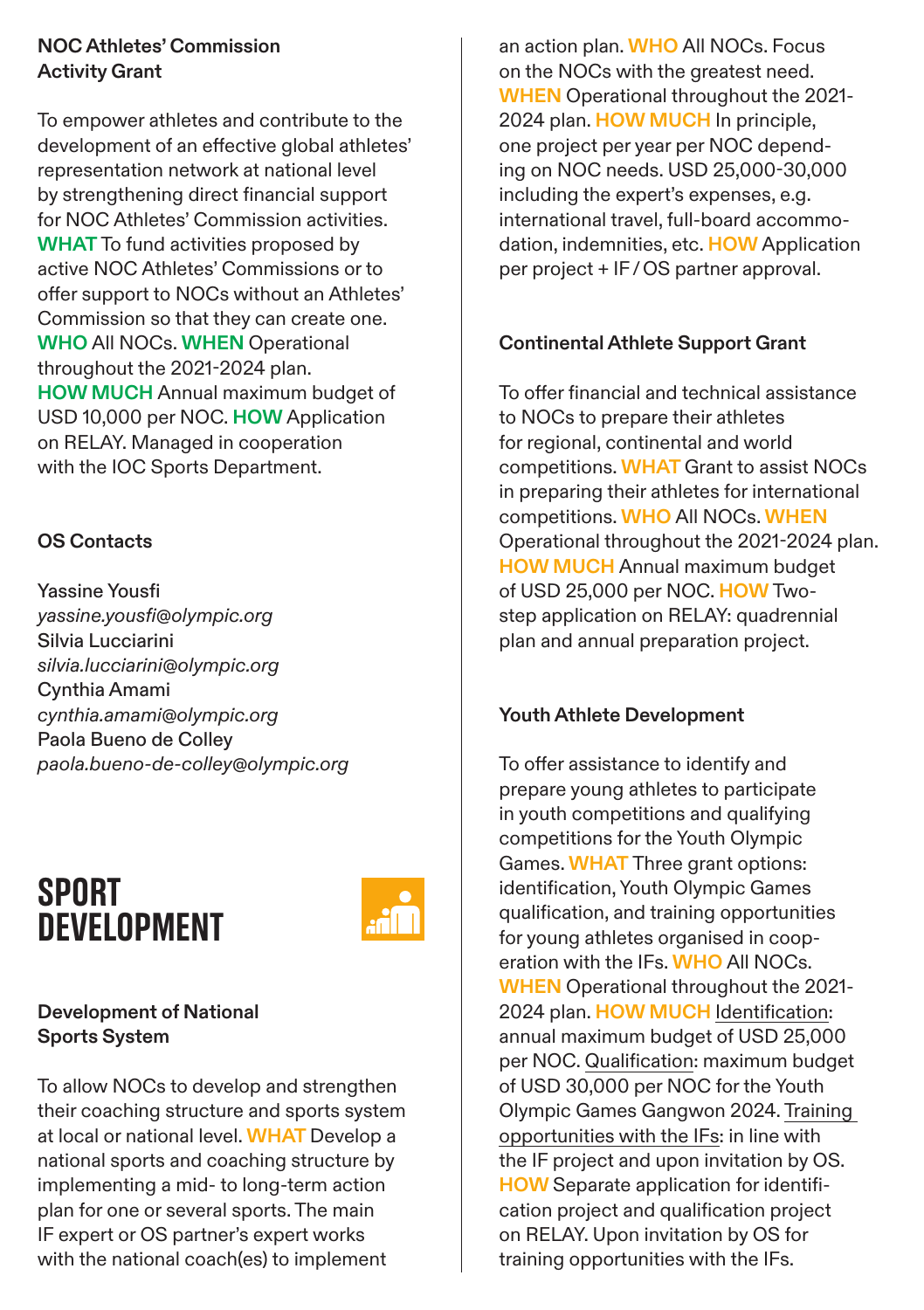#### **Refugee Athlete Support**

To identify and support a limited number of refugee athletes to help them prepare for and participate in international competitions. **WHAT** Scholarships: monthly grant for training + travel subsidy for participation in international competitions. Technical and financial assistance for the organisation of specific activities for the identification, training and education of refugee athletes. **WHO** NOCs of countries hosting refugees. **WHEN** Operational throughout the 2021-2024 plan. **HOW MUCH** Standard individual scholarship: monthly USD 1,500 per athlete. Variable scholarship amount according to training option. **HOW** Individual athlete application on RELAY. Identification project to be organised in collaboration with UNHCR.

#### **OS Contacts**

Sheila Stephens Desbans *sheila.stephens\_desbans@olympic.org* Carina Dragomir *carina.dragomir@olympic.org* Gonzalo Barrio *gonzalo.barrio@olympic.org*

### Olympic **VALUES**



The five programmes of the 2017-2020 plan have been merged into one single programme for 2021-2024, covering the same areas and offering a more holistic approach and lighter procedure at administrative level. The application procedure is now more straightforward, with the three activity, project / seminar and strategy, forms now combined into a single "initiative" form. The Olympic Values Programme offers NOCs three

main types of financial assistance: NOC initiatives, training scholarships and an Olympic Day subsidy. The activities implemented by the NOCs within the scope of this programme should contribute to one of the following overarching objectives:



**A change at organisational level** within the NOCs, NFs, clubs, etc., creating the necessary structures for a safe, sustainable and inclusive sporting movement; or



**A change at community level**, for example by encouraging more people to be physically active and practise sport, by giving them access to Olympic and values-based education, or by promoting and developing Olympic culture and heritage.

**WHAT** Initiatives: financial support for initiatives that promote the Olympic values. Olympic Values Training Scholarships: assistance for a person pursuing one of the Olympic values-related training and educational opportunities. Olympic Day: annual subsidy to support the organisation of Olympic Day celebrations. **WHO** All NOCs. **WHEN** Operational throughout the 2021-2024 plan. For training scholarships: a deadline is specified for each training opportunity. **HOW MUCH** Depends on the nature and needs of the NOC initiative or training course proposed within the scope of the scholarship. **HOW** Application on RELAY.

#### **OS Contacts**

Nicole Girard-Savoy *nicole.girard\_savoy@olympic.org* Nils Holmegaard *nils.holmegaard@olympic.org* Céline Mounoud *celine.mounoud@olympic.org* Leah Bonga *leah.bonga@olympic.org*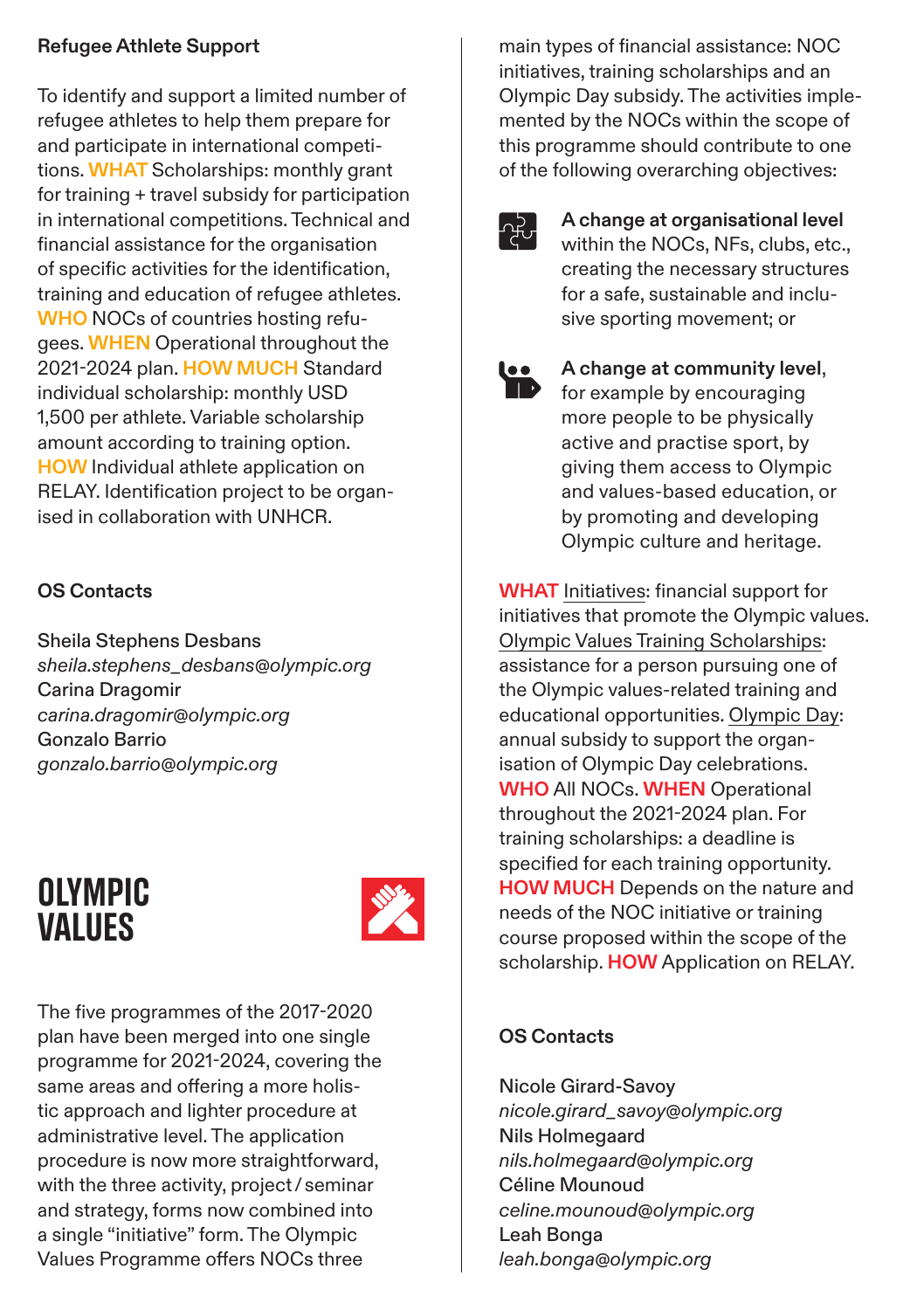# NOC Management and Knowledge Sharing



#### (incl. Forums and SPECIAL PROJECTS)

#### **NOC Administration Development**

To help NOCs develop and maintain solid and sustainable administrative structures that are able to deliver the support needed by their athletes and members.

#### Administrative Subsidy

**WHAT** Contribution towards NOCs' running costs. **WHO** All NOCs. **WHEN** Operational throughout the 2021- 2024 plan. **HOW MUCH** USD 45,000 per year. Additional USD 15,000 for NOCs with limited sources of funding. **HOW** Annual application on RELAY.

#### NOC Management Initiatives

**WHAT** Contribution to one-off projects to improve NOCs' management, with a focus on putting in place a strong financial management structure and strategic planning, and having properly trained staff, appropriate IT equipment and communication tools. **WHO** All NOCs. **WHEN** Operational throughout the 2021- 2024 plan. **HOW MUCH** Contribution will depend on the project scope and budget. **HOW** Application per project.

#### **National Courses for Sports Administrators**

To offer NOCs the possibility to train sports administrators by organising courses in sports administration and management. **WHAT** Sports Administrators Courses: 20-hour basic level courses based on the Sport Administration Manual. Advanced Sports Management Courses: focus on six areas of management, based on the

Managing Olympic Sport Organisations manual, organised in modules over several months. **WHO** Staff and executives of NOCs, affiliated NFs, sports clubs and other sports organisations. **WHEN** Operational throughout the 2021-2024 plan. **HOW MUCH** Sports Administrators Courses: up to USD 3,500 per gender-balanced course. Advanced Sports Management Courses: up to USD 14,000 per gender-balanced course. **HOW** Courses are delivered by NOC instructors recognised by OS.

#### **International Executive Courses in Sport Management**

To provide sports managers with access to internationally recognised highereducation training courses. **WHAT** MEMOS (Executive Masters in Sport Organisation Management) in English, French and Spanish. Six modules in 3-4 sessions spanning a year. Development of a practical project meant to improve the participant's sports organisation, under the supervision of an assigned tutor. **WHO** Staff and executives of NOCs, affiliated NFs or other national sports organisations, who are selected by their NOC and meet MEMOS admission criteria. **WHEN** MEMOS in English: every year. MEMOS in French and MEMOS in Spanish: every two years on an alternating basis. Deadline for applications: 15 June each year. **HOW MUCH** Scholarships cover tuition and travel to all the modules, and include a contribution towards accommodation costs. **HOW** Programme delivered by a network of universities.

#### **NOC Exchanges**

To build the capacity of NOCs by promoting and facilitating the exchange of knowledge and experiences among NOCs. **WHAT** NOCs with specific expertise share their experience, knowledge and resources with the NOCs in the greatest need. Workshops can also be